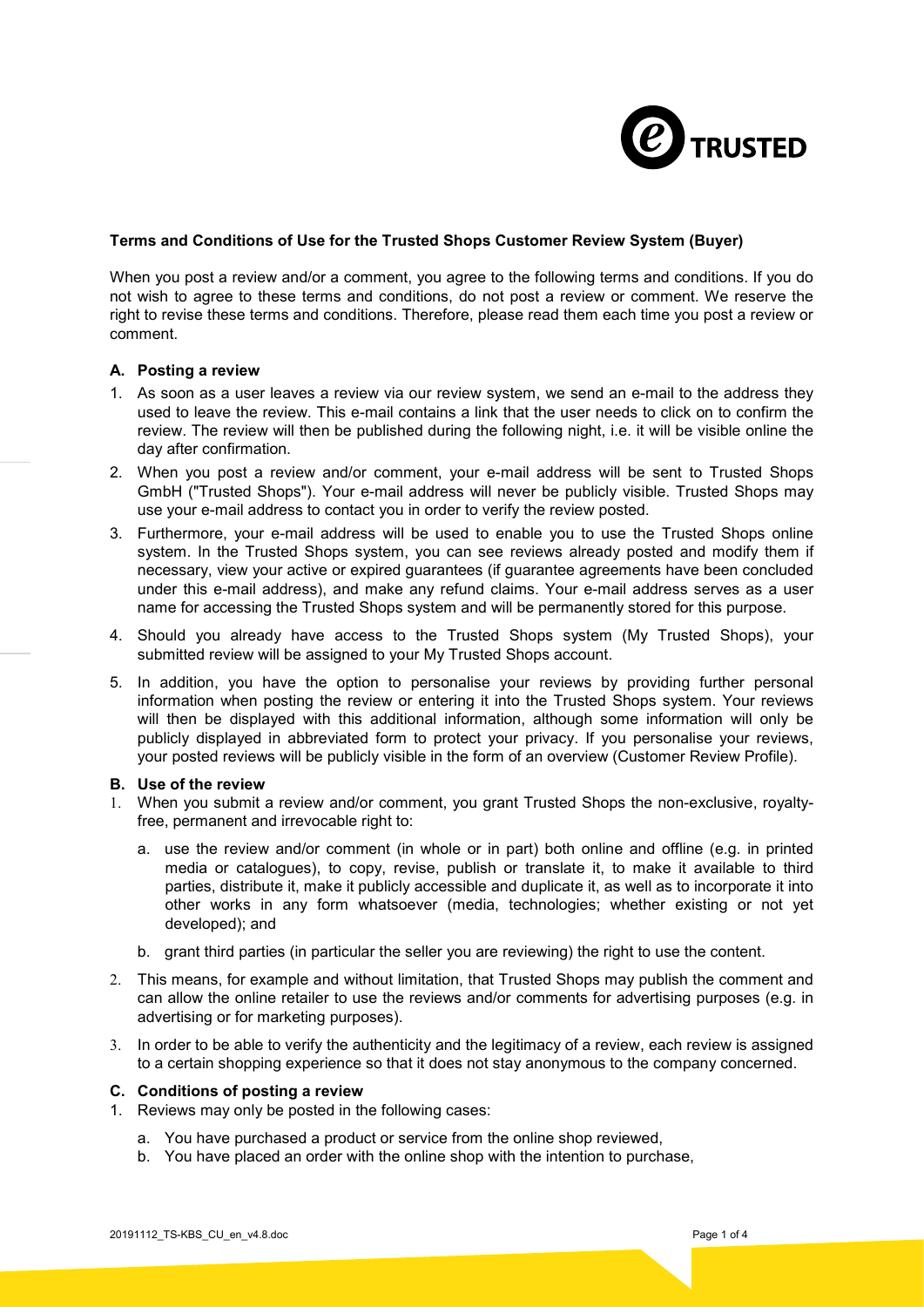- c. You can provide other proof of purchase of a product from the reviewed company or of use of the services of the reviewed company or of another kind of experience with the reviewed company.
- 2. These situations will hereafter be summarised as the " Experience".
- 3. A valid reference and e-mail address must be given in all cases.
- 4. Reviews may only relate to Experiences mentioned in the review form.
- 5. A product may only ever be reviewed once it has been delivered and you have been able to test it.
- 6. The review must relate to an Experience that occurred no more than six months before the review was posted.
- 7. Reviews that constitute a conflict of interests and are likely to manipulate the overall rating of the online shop – positively or negatively – are not permitted. This is the case for example when an order is only placed for the purpose of posting a positive or negative review in order to damage or promote the online shop.
- 8. If the reviewed company informs us that your review does not correspond to any Experience, if your review is detected by our fraud-detection measures, or if there is an obviously erroneous rating, we may ask you for proof of purchase from your reviewed company, which must be provided within five working days. If the Experience cannot be proven, the detected review will be deleted.

# **D. Content of the review comments**

Review comments must not have content that:

- a. is subject to criminal liability or leads to or instigates a crime;
- b. is illegal;
- c. is threatening, harassing, offensive, fraudulent, libellous, misleading, racist, discriminatory, glorifies violence, indecent, obscene or pornographic;
- d. may induce others to abuse alcohol, tobacco, drugs or other similar substances or products, plays down the risks of their consumption, or promotes it;
- e. makes medical and health claims;
- f. promises certain effects from regulated goods and comestibles which go beyond their mere consumption as such;
- g. originates from minors and concerns products or services which cannot be sold to minors;
- h. infringes or affects the rights of third parties (including all intellectual property rights, e.g. copyrights or trademarks);
- i. is technically harmful, e.g. contains malicious code;
- j. comprises confidential data and/or infringes or affects the privacy of third parties;
- k. deceives others as to your identity (in particular by passing yourself off as another person); l. is false;
- m. advertises other websites, products or services (posting telephone numbers, e-mail addresses or links, for example, is not permitted)
- n. advertises other websites, products or services which are offered by you or your employer.

In addition, for Trusted Shops "Product reviews", review comments must not have content that:

- o. does not refer to the product, e.g. experiences with certain sellers;
- p. is not based on your own experience with the product.

For image files which are uploaded in the Trusted Shops system and subsequently published as a part of a review, as well as for their contents, the abovementioned rules apply in addition to the following restrictions:

- q. The upload of images containing clearly recognisable faces, especially of minors, which hence makes it possible to identify the people in the picture, is strictly prohibited;
- r. You may only upload pictures of the product you have personally ordered and received from the retailer in question; images of another product, even if it is identical, are not allowed;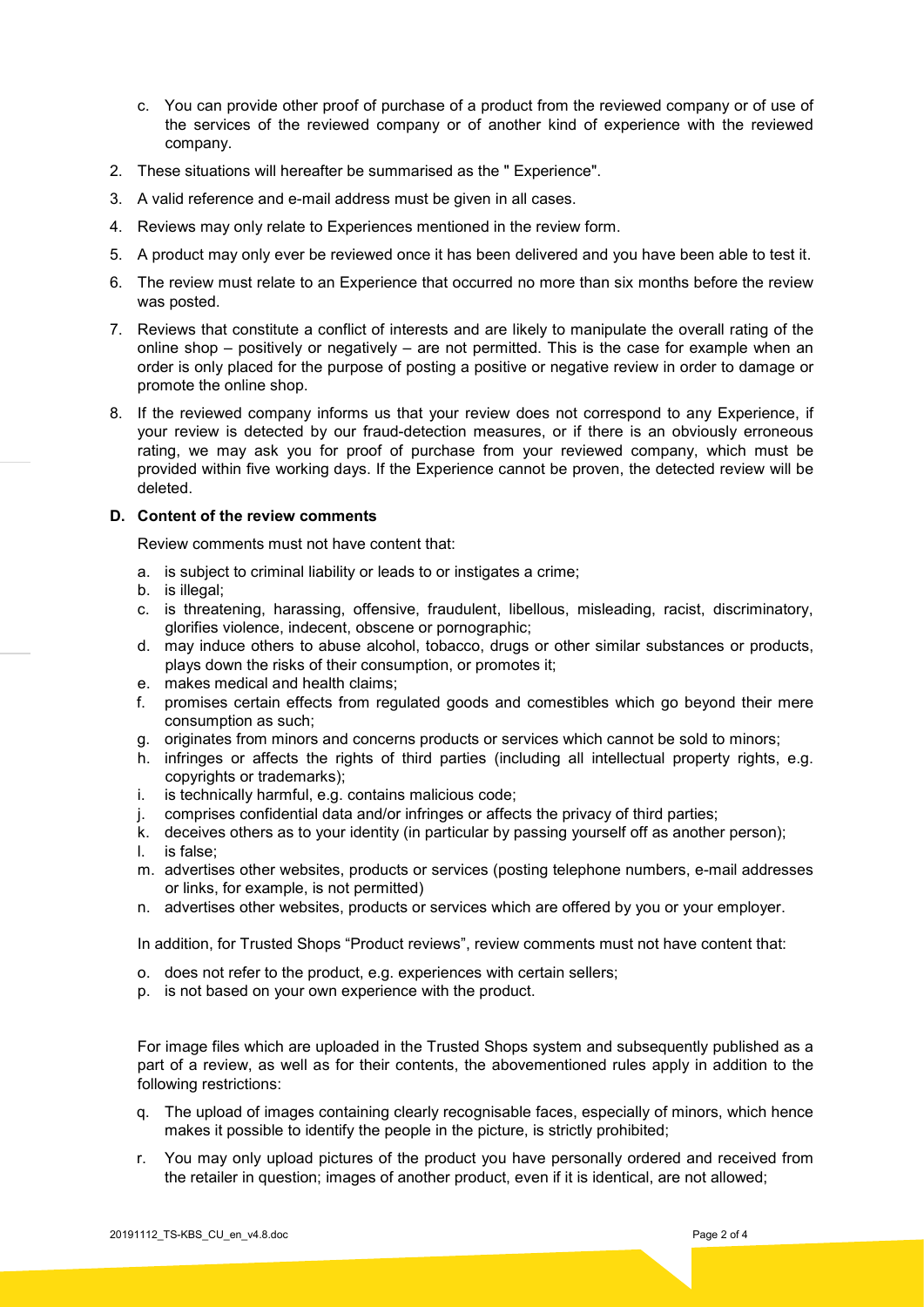s. Images showing a certain retailer in a bad light or presenting them in a positive way without any connection to the subject of the review (shop or product) are strictly prohibited; this includes, for example, among others: images of the company's internal operations or its premises, images of public appearances of the retailer etc.

## **E. Liability for content/corrections**

- 1. We verify all customer reviews before publishing them. To this end, we have introduced specific automatic and manual verification measures. This way, we make sure that only authentic customer experiences are visible publicly and that prohibited content is filtered out (see the list of prohibited content in section D).
- 2. The automatic check of all reviews for compliance with our terms of use is carried out before publication, e.g. via word filters. However, Trusted Shops checks reviews after publication, too. This happens when an online shop, a consumer, or any other person reports a suspicious review. First, our expert team checks allegedly suspicious reviews manually. In complicated cases, we decide with the help of lawyers whether the reviews in question comply with our terms of use and the applicable legislation and whether they offend common decency. (For instance, we may decide not to publish a review if its content is liable to prosecution, offensive, or false. You can find further reasons for denying publication in section D). To clarify a controversial review, we may get in touch with the author. We also inform them via e-mail in case we decide to withdraw the publication of the review they submitted. In this case, we invite them to leave a new review in compliance with the terms of use and with no inadmissible content. We reserve our right to contact the competent authorities in cases of published illicit content.
- 3. Should an image be reported as problematic, we shall remove it while we assess whether it violates legal requirements and/or our own terms and conditions. The rest of the review (the text) as well as the score given will, however, remain visible. If the image proves to indeed be in violation of the law and/or our T&Cs, it shall be permanently removed but the rest of the review shall remain intact, as far as it does not constitute a similar violation, and play a role in the overall score of the product or online shop in question. In case of repetitive violations by the same user, we reserve our right to temporarily or permanently block the image upload function for this user.

# **F. Publication and storage**

- 1. Once they have gone through our control measures and have been confirmed by the author, all reviews are published unchanged and without making any selection. We don't buy customer reviews, nor do we offer other services in return for them.
- 2. Reviews are displayed chronologically from the most recent to the oldest. It is possible for a shopper to set a filter to display only the reviews with a certain rating. In this filtered view, reviews are also displayed chronologically from the most recent to the oldest.
- 3. Review comments are visible in the first 12 months after publication. After these 12 months, review comments are no longer displayed in the review profile, but the reviews themselves are still included in the total number of reviews received by the shop.

#### **G. Clear rating system**

- 1. The rating scale ranges from five stars (= 'excellent') to one star (= 'very poor').
- 2. You leave an overall rating of your purchase or your experience with the rated company. This rating is then published and is a part of the average rating score of this company. The average score (arithmetic mean) is calculated from the ratings of all users in the previous twelve months.
- 3. If you are asked for single ratings of the product, the delivery, and the customer service during the review, the average score (arithmetic mean) is calculated based on those single ratings, and this average score in turn is a part of the overall rating of the rated company.

# **H. Online dispute resolution**

Online dispute resolution according to Art. 14 (1) Regulation on consumer ODR: The European Commission provides a platform for online dispute resolutions (ODR) which can be accessed under [http://ec.europa.eu/consumers/odr/.](http://ec.europa.eu/consumers/odr/) Consumers have the possibility to use this platform for